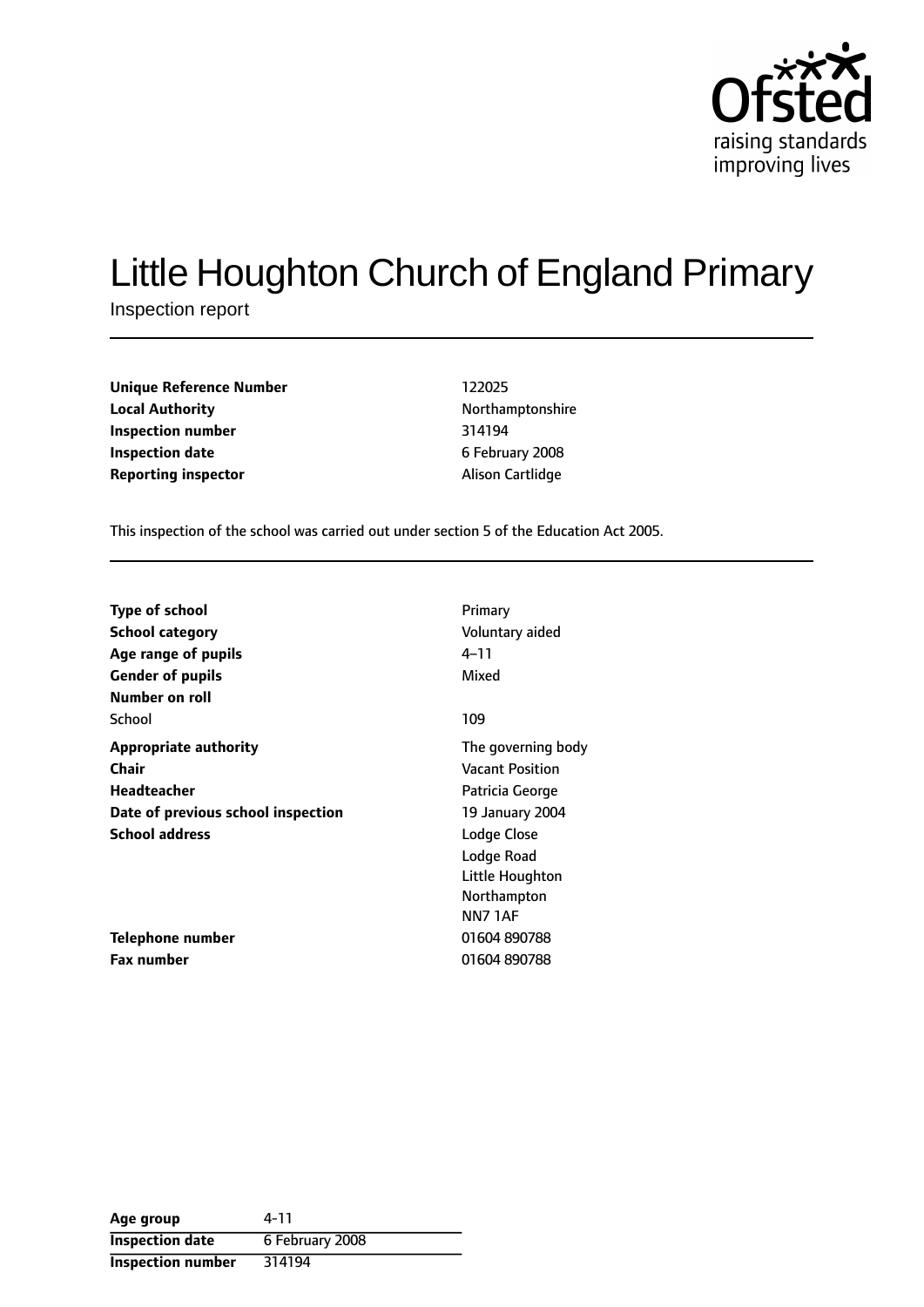.

© Crown copyright 2008

#### Website: www.ofsted.gov.uk

This document may be reproduced in whole or in part for non-commercial educational purposes, provided that the information quoted is reproduced without adaptation and the source and date of publication are stated.

Further copies of this report are obtainable from the school. Under the Education Act 2005, the school must provide a copy of this report free of charge to certain categories of people. A charge not exceeding the full cost of reproduction may be made for any other copies supplied.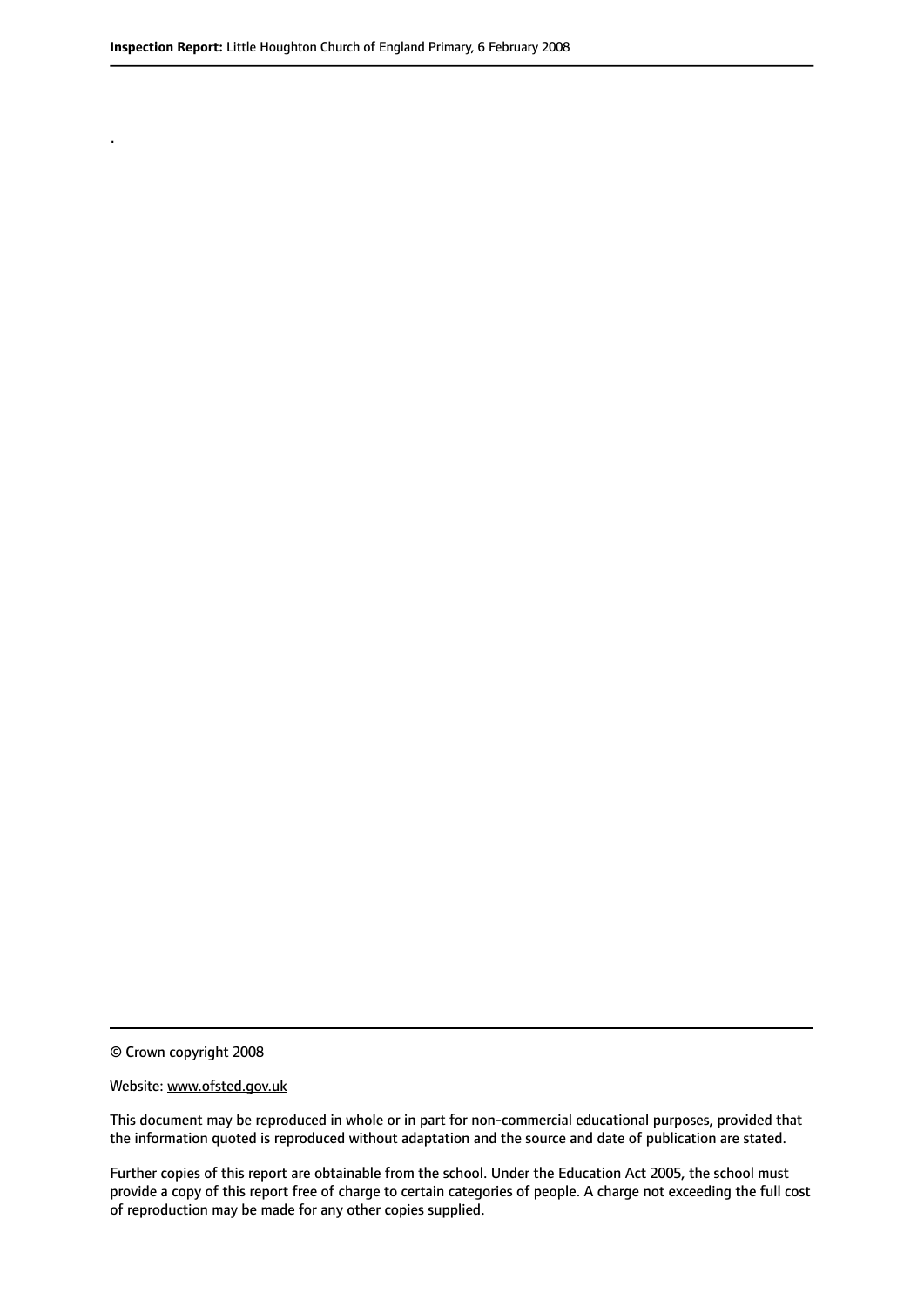# **Introduction**

The inspection was carried out by two Additional Inspectors.

### **Description of the school**

The pupils come to the school from the village of Little Houghton and the surrounding area. Attainment on entry varies from year to year, although most children are working within the levels expected for their age when they start in the Reception Year. The proportion of pupils with learning difficulties and/or disabilities is below average, but the distribution of these pupils is not even across the school. Most pupils are of White British heritage and very few are entitled to free school meals.

### **Key for inspection grades**

| Grade 1 | Outstanding  |
|---------|--------------|
| Grade 2 | Good         |
| Grade 3 | Satisfactory |
| Grade 4 | Inadequate   |
|         |              |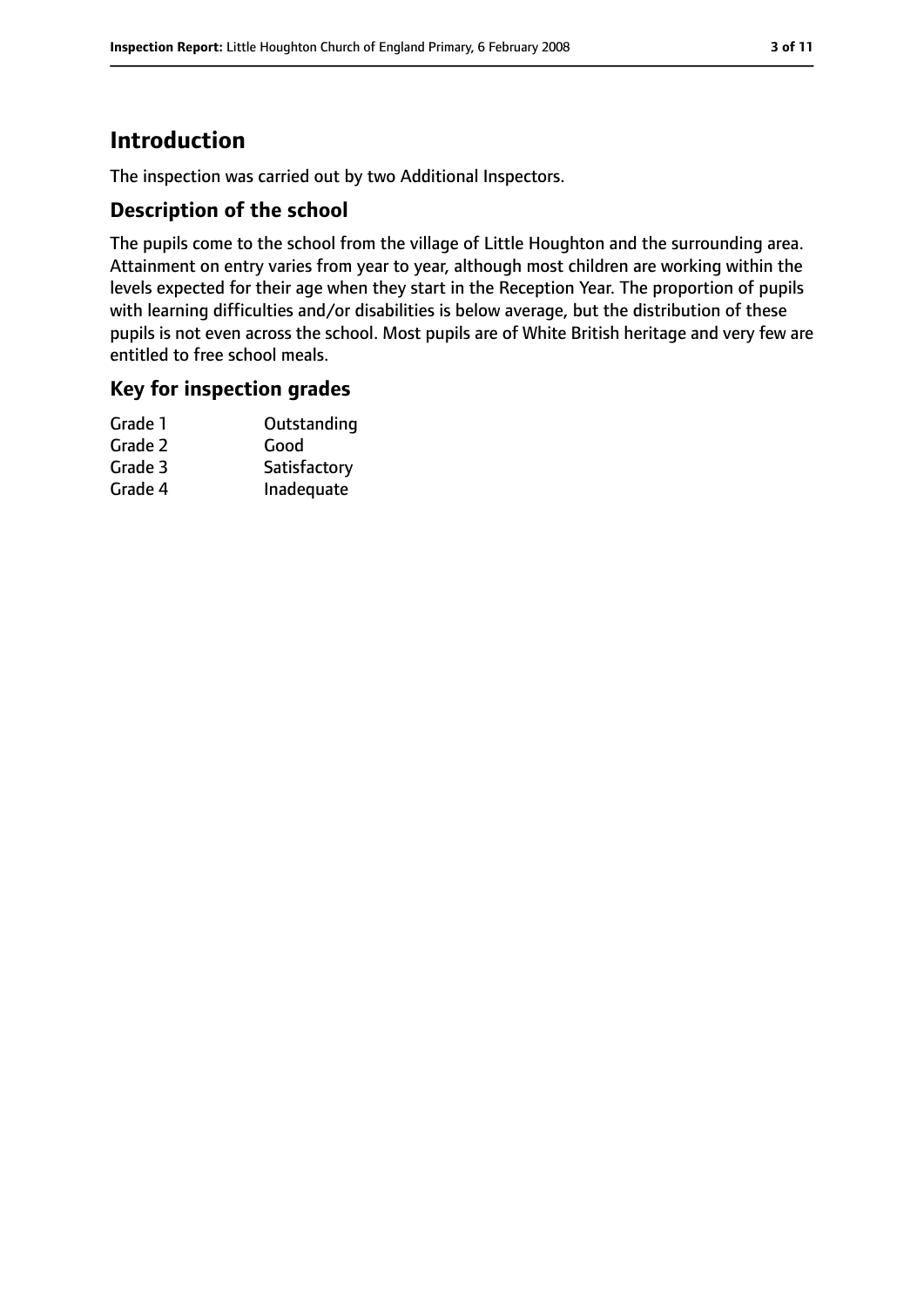# **Overall effectiveness of the school**

#### **Grade: 3**

This small and welcoming school provides satisfactory teaching and a sound education for its pupils. Whilst standards vary at the end of Year 6, they are broadly average overall and pupils' achievement is satisfactory from their differing starting points. However, pupils' progress is not even across the school in all subjects. Children make a good start in the small and well-organised Reception Class. Good progress continues in Years 1 and 2, because teaching meets pupils' differing needs well in most lessons. Satisfactory teaching between Years 3 and 6 enables most pupils to make at least steady progress. However, there are occasions when teachers do not use assessment information well enough to match work closely to the needs of all pupils in these larger classes, particularly in mathematics. Well-trained teaching assistants provide valuable support for small groups of pupils, including those with learning difficulties and/or disabilities, enabling them to make similar progress to others. Throughout the school, caring teachers have good relationships with the pupils and manage behaviour successfully, helping pupils to develop good self-esteem. Marking and target setting in English involve pupils in their learning, but pupils are not always told clearly enough about how to improve their work in other subjects.

Members of staff provide good care, guidance and support and, as a result, pupils' personal development and well-being are good. Pupils thoroughly enjoy school and this is evident in their smiling faces and good attendance. Pupils are eager to please and become responsible young individuals who enjoy helping each other and those from the wider community. They behave well despite the cramped working conditions in some classrooms.

The satisfactory curriculum includes good opportunities for pupils to use their writing skills in history and geography, but there are limited opportunities for pupils to take the initiative when recording what they have learnt in science. The school provides good additional activities such as visits and visitors and there are good opportunities for pupils to learn life skills such as how to stay safe and healthy.

Leadership and management are satisfactory. The headteacher has improved systems for monitoring the pupils' progress and consequently has a clear understanding of where progress dips. The use of this information has led to improving standards in writing and work has started to increase progressin mathematics, demonstrating a sound capacity to improve further. Subject leaders are enthusiastic but have too little opportunity to monitor provision so that they can get a clearer picture of what is going well and what needs improving. Most parents are pleased that their children come to this school. They make positive comments reflecting the key strengths of the school such as, 'Little Houghton is a friendly and happy school with a small team of caring staff' and 'There is a really nice family feel to this school'.

### **Effectiveness of the Foundation Stage**

#### **Grade: 2**

Children in the Reception Year benefit from learning in a small group where there are plenty of supportive adults. Good teaching meets their differing needs well. Consequently, they make good progress and most are working at or beyond the expected levels when they move to Year 1. Children make especially good progress in personal and social development because of the high expectations of all adults. There is a happy, purposeful atmosphere in lessons, although there are some missed opportunities to develop skills when children are working independently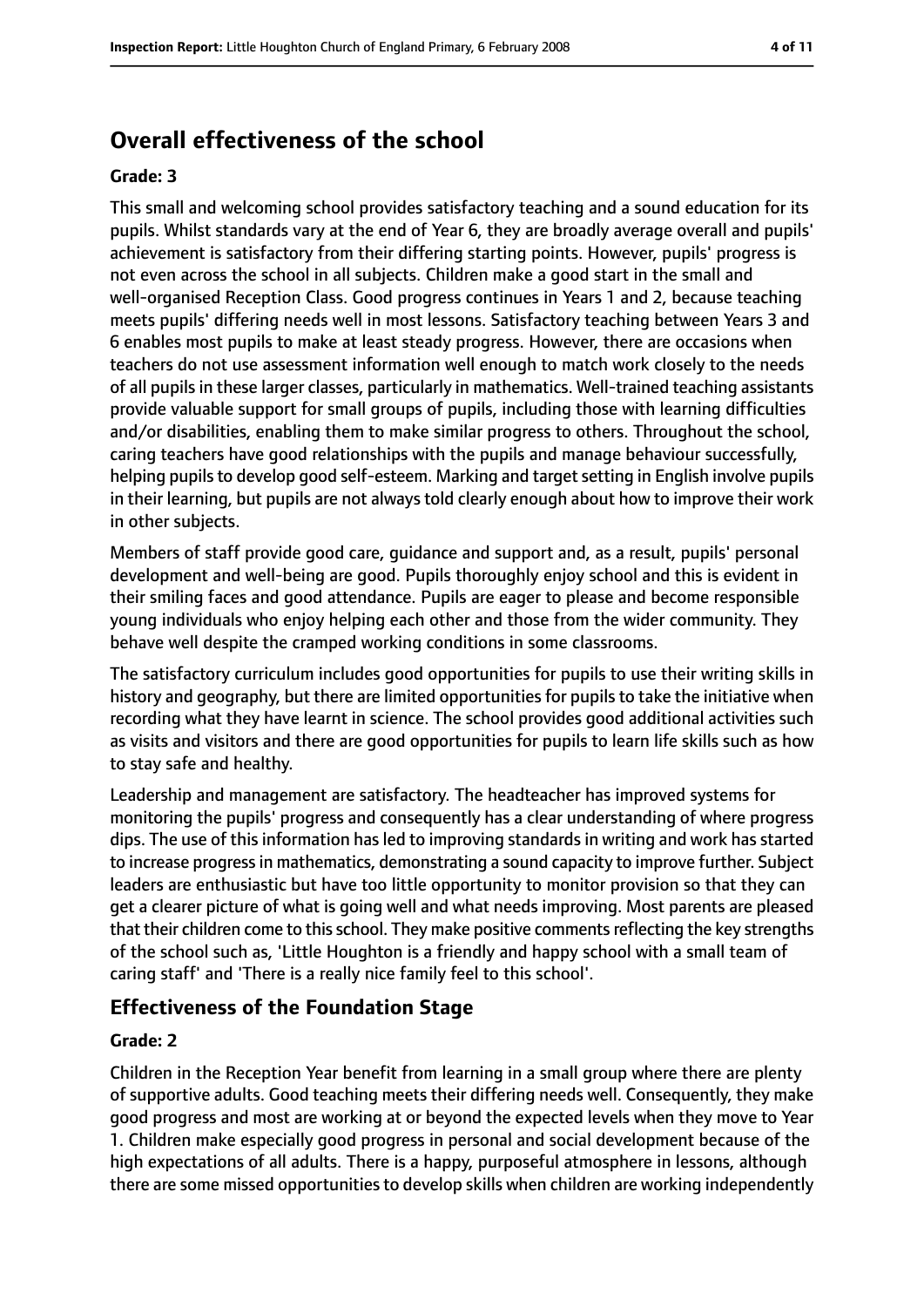or in small groups. The good curriculum supports learning well and includes the effective use of a well-resourced outdoor area. Teachers link activities to a common theme helping to make learning purposeful. For example, around the theme of 'Superheroes', children worked enthusiastically as they learnt about directional language whilst instructing characters to turn left or right. Leaders manage provision well and there have been many good recent improvements. For example, a more structured approach to teaching children letters and sounds has had a good effect on standards in literacy.

# **What the school should do to improve further**

- Increase progress in mathematics, especially in Years 3 to 6, by ensuring that work is always matched closely to pupils' differing needs.
- Provide greater opportunities for pupils to become independent in the way they record what they have learnt in science.
- Expand the role of co-ordinators so that they have a fuller picture of provision and can support good achievement in their subjects.

A small proportion of the schools whose overall effectiveness is judged satisfactory but which have areas of underperformance will receive a monitoring visit by an Ofsted inspector before their next Section 5 inspection.

# **Achievement and standards**

#### **Grade: 3**

Pupils' achievement is satisfactory, although standards by the end of Year 6 vary depending on the proportion of pupils with learning difficulties and/or disabilities in each year group. Standards are broadly average in the current Year 6. Children make good progress in the Reception Year in all areas of learning, and most are working securely at or beyond the expected levels when they start in Year 1. Good progress continues in Years 1 and 2. Pupils' progress is satisfactory overall in Years 3 to 6. Pupils make good progress in reading because the teaching of basic skills is particularly effective and parents give good support at home. Pupils do not all do as well as they should in mathematics, because teachers do not consistently match work to differing needs well enough.

Sound support for those with learning difficulties and/or disabilities helps these pupils to make similar progress to others. The school sets realistic targets for the end of Year 6 and most of these were met in 2007. The school is setting even more challenging targets throughout Years 3 to 6 to ensure good progress is maintained across the school.

# **Personal development and well-being**

#### **Grade: 2**

Pupils are keen to learn and speak positively about the way the school enables them to become responsible young citizens. They thoroughly enjoy lessons and are keen not to miss a day, as can be seen in their good attendance. Despite the lack of space in some classrooms due to relatively large class sizes, pupils work sensibly and behave well. They are polite and courteous, although occasionally some become restless when not being given individual support from an adult.

Pupils' spiritual, moral, social and cultural development is good. From starting school in the Reception Year, pupils soon show that they know the difference between right and wrong. They contribute well to the community by raising funds for charities and taking part in village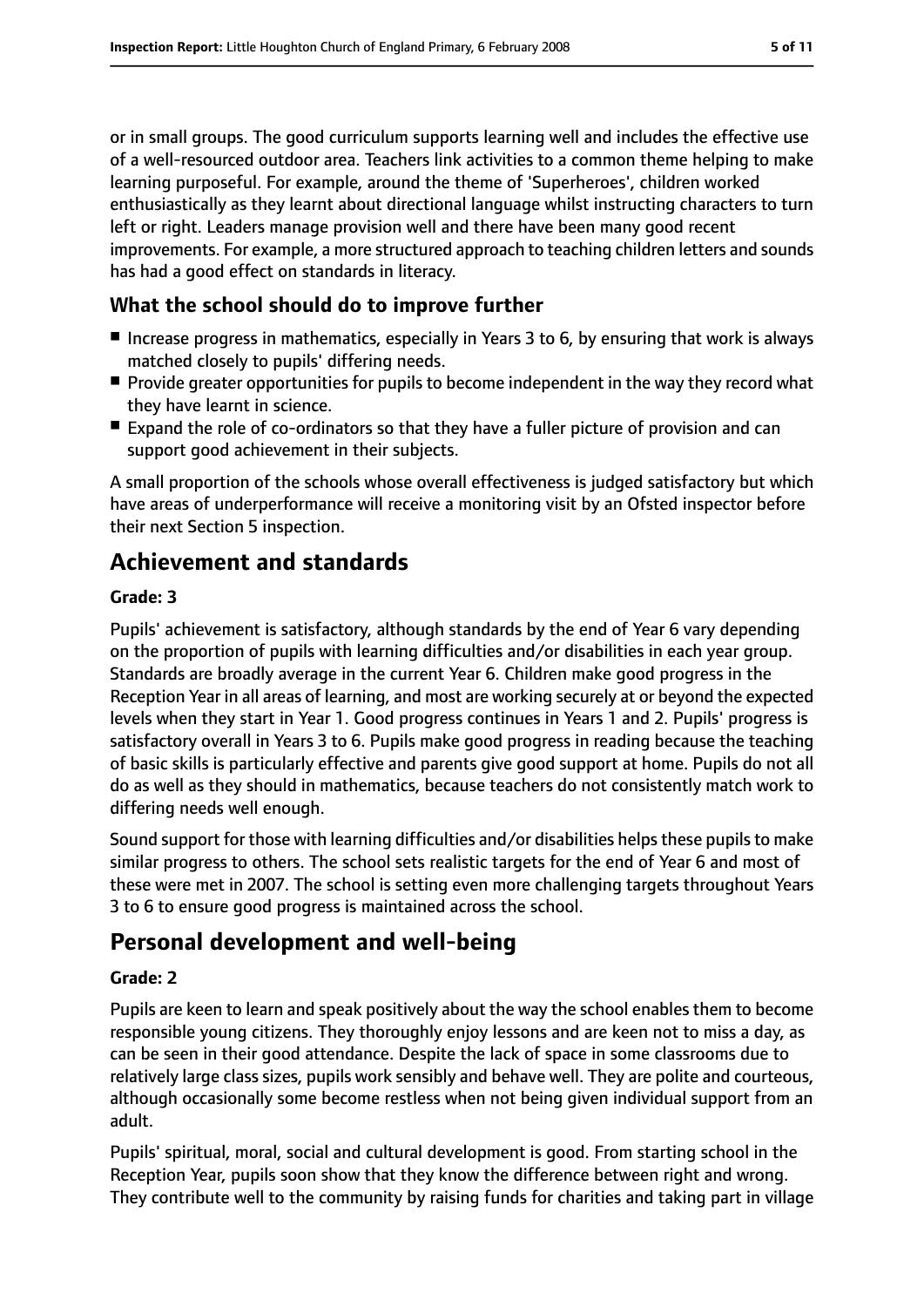events. For example, the school choir is in high demand to perform at local functions. A well-organised school council ensures that pupils are involved in making decisions. Councillors are currently working very conscientiously to improve the quality of playtimes by purchasing new resources and developing a 'quiet area'. Pupils' good cultural awareness is evident in the respectful way they treat religious artefacts displayed around school.

Pupils have a good understanding of how to stay safe and healthy. Older pupils devise quizzes to encourage an understanding of what makes a 'balanced diet'. Pupils make sensible choices about what snacks to eat at playtime and participate enthusiastically in physical activity. Activities such as visits from the 'Life Caravan' help pupils to learn about how to avoid dangers outside school. Pupils develop good confidence and make sound progress in developing basic skills, preparing them satisfactorily for the next stage of their education.

# **Quality of provision**

# **Teaching and learning**

### **Grade: 3**

There are good features to teaching across the school. Teachers have good relationships with their pupils and manage behaviour well. Teachers use laptops effectively to introduce new skills and to reinforce learning. Pupils are encouraged to think for themselves and to explain their ideasto the teacher or a 'talk partner', ensuring that there is good involvement in lessons. Clear explanations also enable pupils to tackle their work with confidence. Teaching assistants are prepared well in most lessons and provide sensitive support for pupils, including those with learning difficulties and/or disabilities.

Pupils' differing needs are generally met well, but in Years 3 to 6, where classes are larger and there is a wider range of abilities, work is not always pitched at the right level for all pupils, especially in mathematics. This slows the pace of learning. Pupils' work is regularly marked, although the quality of this is not consistently good in all subjects across the school.

# **Curriculum and other activities**

### **Grade: 3**

The curriculum helps pupils to build steadily on what they have already learnt. A recent focus on developing the use of literacy across the curriculum has resulted in pupils producing good quality written work in history and geography. However, opportunities for pupils to use their number skills in different subjects are less well developed. This slows the pace at which skills can improve. In science, there is an overuse of worksheets and these are often the same for all pupils. Consequently, pupils' written work does not always reflect their good scientific knowledge and does not sufficiently extend the skills of the more able.

Enrichment of the curriculum is good. Visits and visitors are successful in extending the pupils' experience of the wider world and help them to learn about staying safe and healthy. Pupils especially enjoy their residential visits with children from other local schools and typically say 'we do lots of exciting things' and 'we learn to make new friends'. Pupils also like being able to learn French and as one pupil said, 'it will help us when we start at the secondary school'.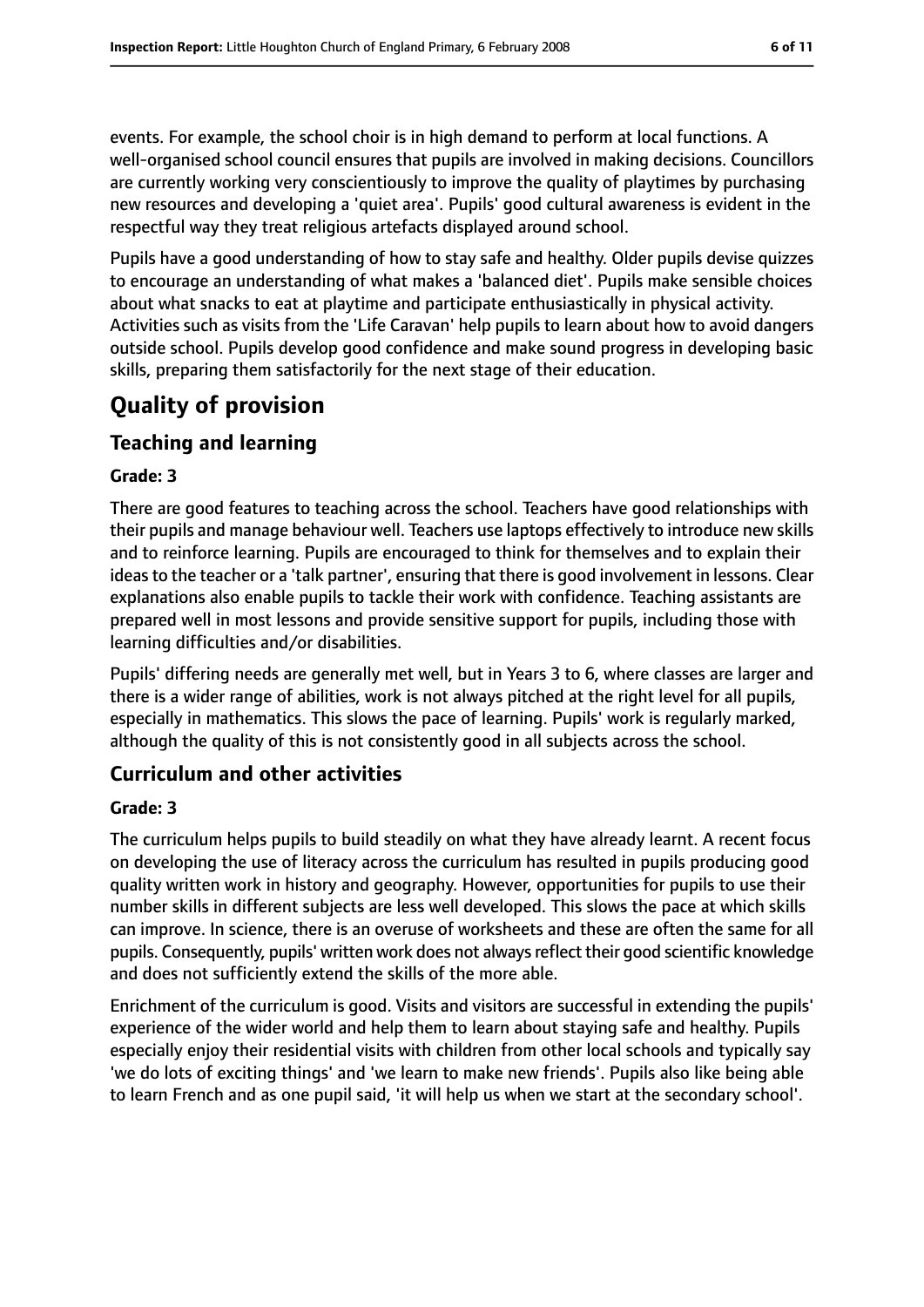## **Care, guidance and support**

#### **Grade: 2**

Parents justifiably praise the good way in which the school supports pupils' personal and social needs. All members of staff are deeply committed to the care of their pupils, helping to make this a happy school where pupils are keen to do their best and are safeguarded well. Pupils are confident that they will always get help if they have any problems. The school works closely with the village playgroup to ensure that children settle quickly when they start school in the Reception Year.

The school has developed thorough systems for assessing pupils' progress in English and mathematics but this information is not always used sharply enough to ensure that work builds on pupils' differing starting points, especially in mathematics. Pupils know their targets in English, but not in other subjects, although they say that they would find this helpful. Consequently, there are some missed opportunities to give pupils guidance about how to improve further. Those who have fallen behind in their learning, including pupils with learning difficulties and/or disabilities, are quickly identified and supported to help them catch up.

# **Leadership and management**

#### **Grade: 3**

The calm headteacher ensures that the school runs smoothly and that members of staff and pupils feel part of this friendly school community. There is a strong determination to raise standards and to do the best for the pupils. There are good links with parents and outside agencies and these are especially successful in supporting the pupils' good personal development. Most parents are very positive about the school and support their children well, especially with their reading.

The school's systems for self-evaluation are satisfactory. There is a shared and accurate understanding of the school's strengths and priorities. Subject leaders and governors have received recent training to enable them to take a more active role in monitoring provision and pupils' progress. The school shows that it has a sound capacity to improve because provision for children in the Reception Year has improved since the last inspection.

Governors are kept well informed of developments and they ensure that appropriate use is made of the school's resources. Recent training has equipped them to monitor the school's work more rigorously and they are starting to do this with enthusiasm.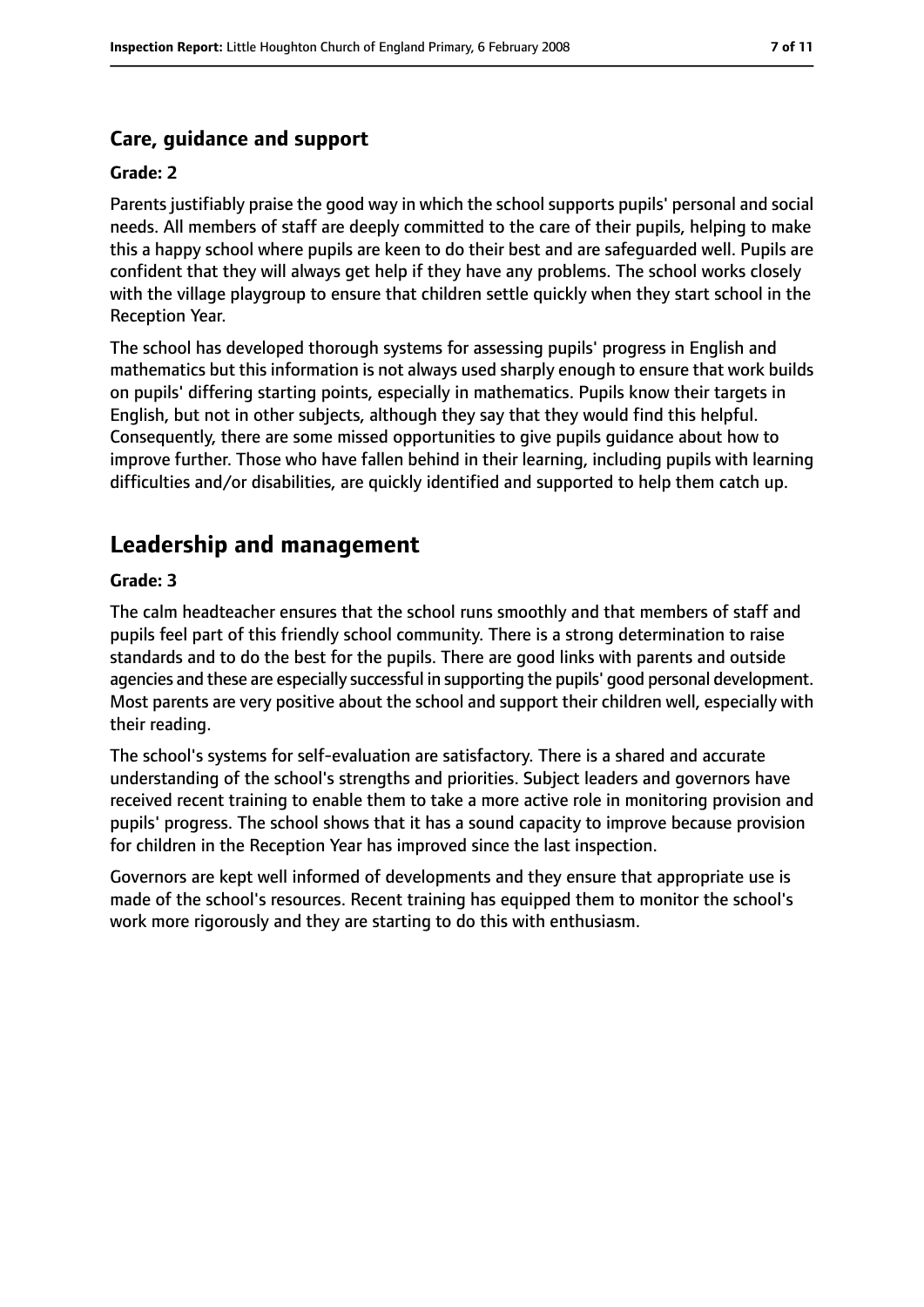**Any complaints about the inspection or the report should be made following the procedures set out in the guidance 'Complaints about school inspection', which is available from Ofsted's website: www.ofsted.gov.uk.**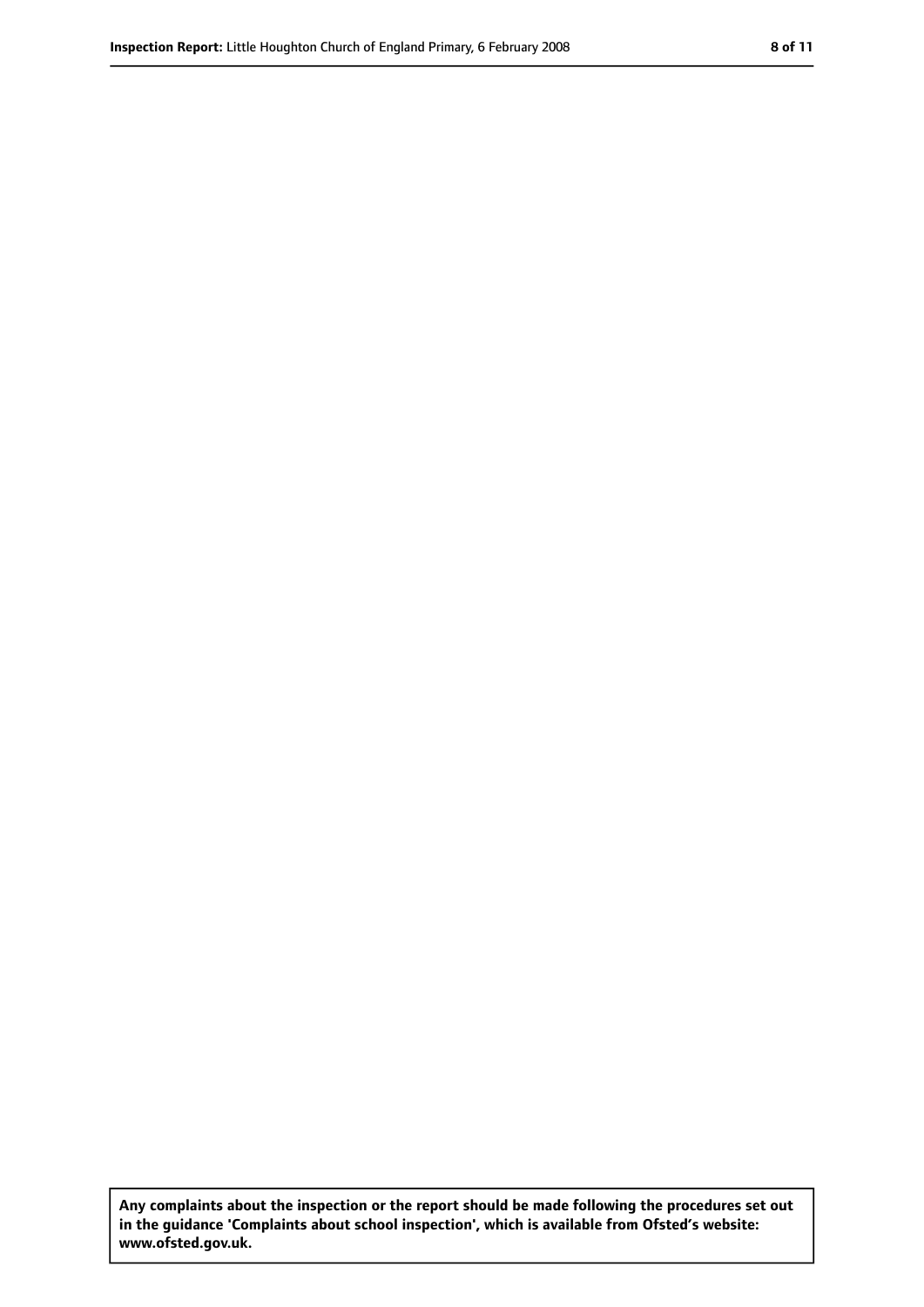# **Inspection judgements**

| $^{\backprime}$ Key to judgements: grade 1 is outstanding, grade 2 good, grade 3 satisfactory, and | <b>School</b>  |
|----------------------------------------------------------------------------------------------------|----------------|
| arade 4 inadeguate                                                                                 | <b>Overall</b> |

# **Overall effectiveness**

| How effective, efficient and inclusive is the provision of education, integrated<br>care and any extended services in meeting the needs of learners? |     |
|------------------------------------------------------------------------------------------------------------------------------------------------------|-----|
| Effective steps have been taken to promote improvement since the last<br>inspection                                                                  | Yes |
| How well does the school work in partnership with others to promote learners'<br>well-being?                                                         |     |
| The effectiveness of the Foundation Stage                                                                                                            |     |
| The capacity to make any necessary improvements                                                                                                      |     |

## **Achievement and standards**

| How well do learners achieve?                                                                               |  |
|-------------------------------------------------------------------------------------------------------------|--|
| The standards <sup>1</sup> reached by learners                                                              |  |
| How well learners make progress, taking account of any significant variations between<br>groups of learners |  |
| How well learners with learning difficulties and disabilities make progress                                 |  |

# **Personal development and well-being**

| How good is the overall personal development and well-being of the<br>learners?                                  |  |
|------------------------------------------------------------------------------------------------------------------|--|
| The extent of learners' spiritual, moral, social and cultural development                                        |  |
| The extent to which learners adopt healthy lifestyles                                                            |  |
| The extent to which learners adopt safe practices                                                                |  |
| How well learners enjoy their education                                                                          |  |
| The attendance of learners                                                                                       |  |
| The behaviour of learners                                                                                        |  |
| The extent to which learners make a positive contribution to the community                                       |  |
| How well learners develop workplace and other skills that will contribute to<br>their future economic well-being |  |

# **The quality of provision**

| How effective are teaching and learning in meeting the full range of the<br>learners' needs?          |  |
|-------------------------------------------------------------------------------------------------------|--|
| How well do the curriculum and other activities meet the range of needs<br>and interests of learners? |  |
| How well are learners cared for, guided and supported?                                                |  |

### **Annex A**

 $^1$  Grade 1 - Exceptionally and consistently high; Grade 2 - Generally above average with none significantly below average; Grade 3 - Broadly average to below average; Grade 4 - Exceptionally low.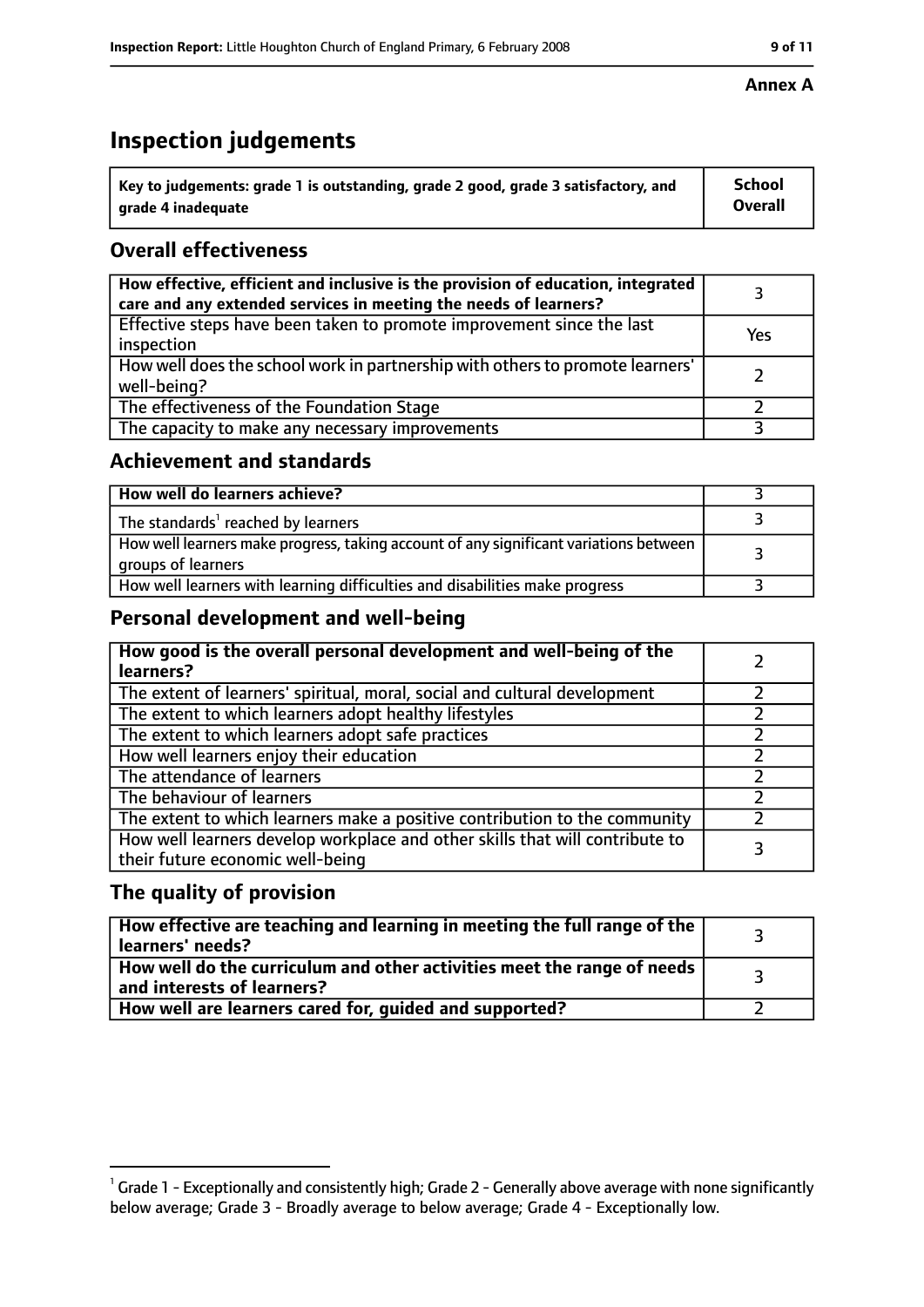#### **Annex A**

# **Leadership and management**

| How effective are leadership and management in raising achievement<br>and supporting all learners?                                              | 3         |
|-------------------------------------------------------------------------------------------------------------------------------------------------|-----------|
| How effectively leaders and managers at all levels set clear direction leading<br>to improvement and promote high quality of care and education |           |
| How effectively leaders and managers use challenging targets to raise standards                                                                 | 3         |
| The effectiveness of the school's self-evaluation                                                                                               |           |
| How well equality of opportunity is promoted and discrimination tackled so<br>that all learners achieve as well as they can                     | 3         |
| How effectively and efficiently resources, including staff, are deployed to<br>achieve value for money                                          | 3         |
| The extent to which governors and other supervisory boards discharge their<br>responsibilities                                                  | 3         |
| Do procedures for safequarding learners meet current government<br>requirements?                                                                | Yes       |
| Does this school require special measures?                                                                                                      | <b>No</b> |
| Does this school require a notice to improve?                                                                                                   | No        |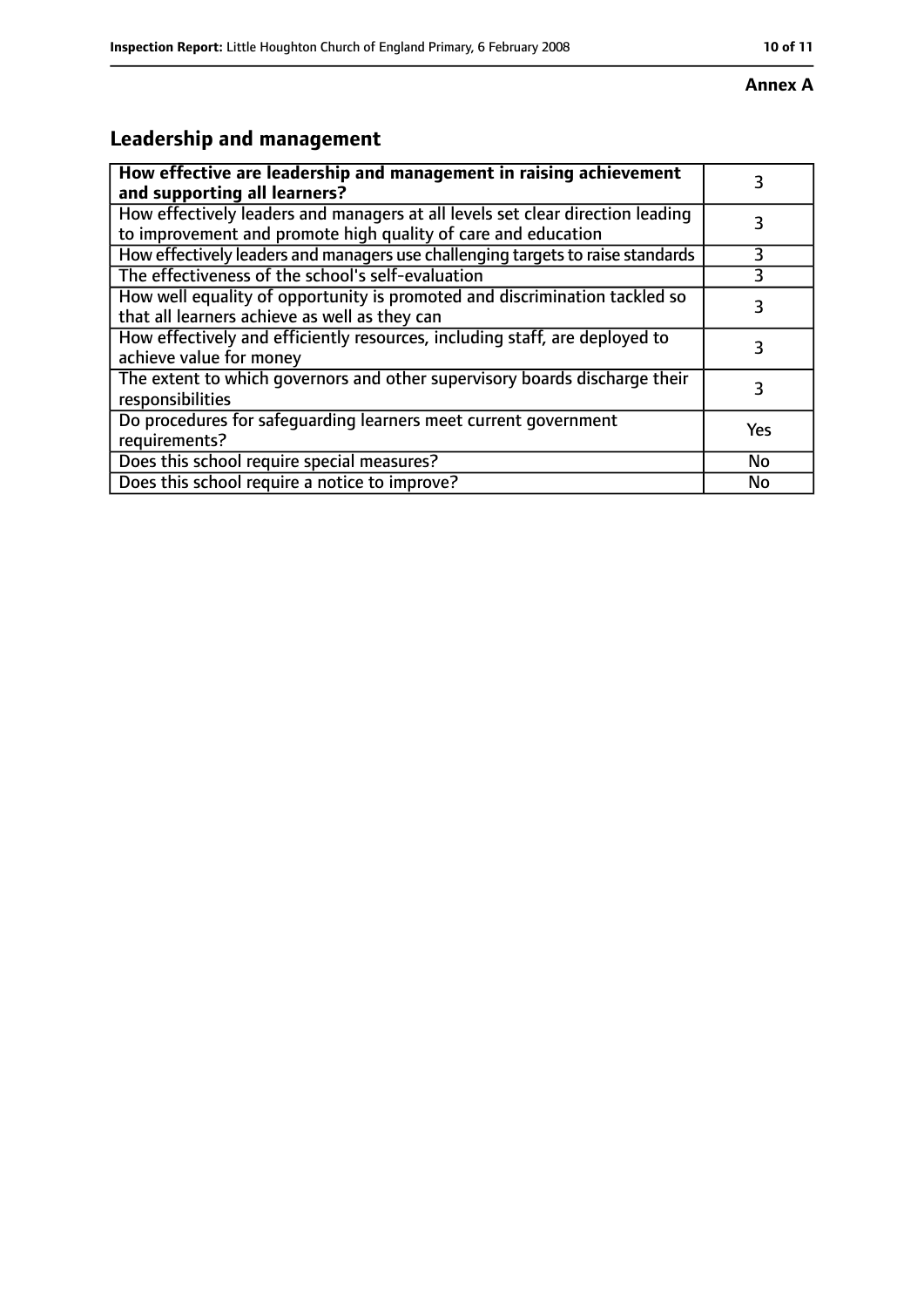#### **Annex B**

# **Text from letter to pupils explaining the findings of the inspection**

7 February 2008

#### Dear Children

Inspection of Little Houghton C of E Primary School, Northampton NN7 1AF

- Thank you for welcoming us to your school and for sharing your work with us. Your school provides you with a sound education. Here are some points about your school.
- You make satisfactory progress and reach average standards by the end of Year 6, but some of you could learn more quickly in mathematics.
- Children in the small Reception Class learn quickly.
- You behave well, help each other and know how to stay safe.
- You take responsibility well. The school council is well organised and is doing a good job in helping the school to improve.
- Teaching is satisfactory. Teachers are especially good at making lessons interesting so that you enjoy your work.
- You study a suitable range of interesting things. We are pleased that you were so successful at your basketball tournament. It sounded great fun.
- The adults in the school care for you well and help you when you are finding your work hard.
- Your headteacher, other teachers and governors know how to make your school even better.
- What we have asked your school to do now.
- Make sure that work in mathematics is always at the right level for you so that you can all learn quickly.
- Reduce the number of worksheets you do in science so that you can find your own ways of recording what you have learnt.
- Help teachers who look after subjects to check that you are all learning quickly enough.

We thoroughly enjoyed talking with you about your work and watching you learn. We are glad that you enjoy coming to this friendly school and wish you well for the future.

Yours sincerely

Alison Cartlidge Lead inspector